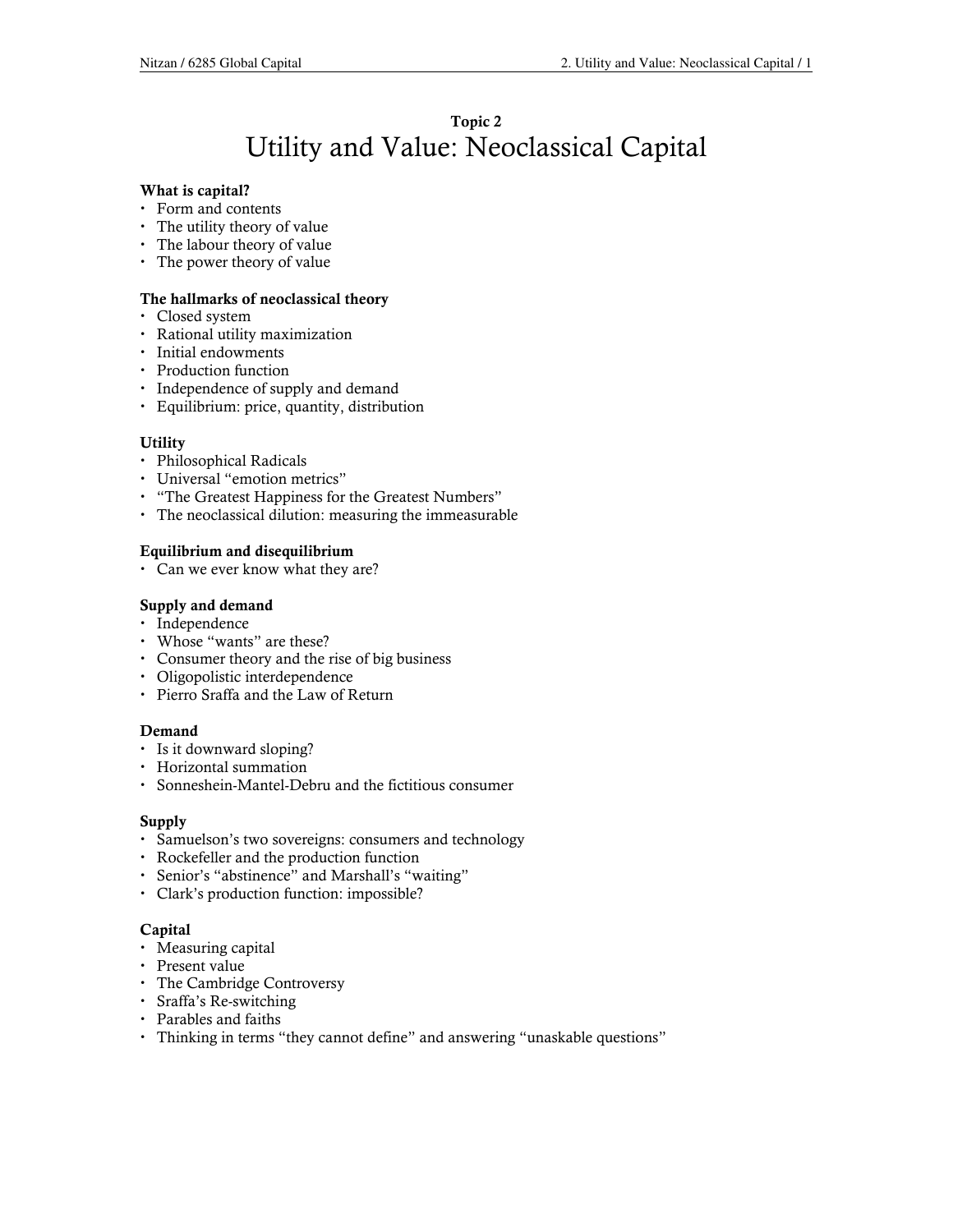## Greatest happiness of the greatest number

"Nature has placed mankind under the governance of two sovereign masters, pain, and *pleasure*.... They govern us in all we do, in all we say, in all we think."

"Quantity of pleasure being equal, pushpin is as good as poetry"

"The greatest happiness of the greatest number is the foundation of morals and legislation."

> (Jeremy Bentham, 'An Introduction to the Principles of Morals and Legislation,' in A. I. Melden, ed. Ethical Theories, Englewood Cliffs., N.J.: Prentice-Hall, 1955, p. 341)

## Dilution

"A unit of pleasure or pain is difficult even to conceive; but it is the amount of these feelings which is continually promoting us to buying and selling, borrowing and lending, laboring and resting, producing and consuming; and it is from the quantitative effects of the feelings that we must estimate their comparative amounts."

> (William Stanley Jevons, The Theory of Political Economy, 1<sup>st</sup> ed, London: Macmillan, 1871, p. 11.)

## Measurability: forever impossible

"Utility is taken to be correlative to Desire or Want. It has been already argued that desires cannot be measured directly, but only indirectly, by the outward phenomena to which they give rise: and that in those cases with which economics is chiefly concerned the measure is found in the price which a person is willing to pay for the fulfillment or satisfaction of his desire. . . ."

"It cannot be too much insisted that to measure directly, or per se, either desires or the satisfaction which results from their fulfillment is impossible, if not inconceivable. If we could, we should have two accounts to make up, one for desires, and the other of realized satisfactions…. The two direct measurements then might differ. But as neither of them is possible, we fall back on the measurement which economics supplies, of the motive or moving force to action: and we make it serve, with all its faults, both for the desires which prompt the activities and for the satisfactions that result from them."

> (Alfred Marshall, 1920. Principles of Economics. An Introductory Volume. 8th ed. London: Macmillan, p. 78).

## Circularity: cause or effect?

"Utility is a metaphysical concept of impregnable circularity; *utility* is the quality in commodities that makes individuals want to buy them, and the fact that individuals want to buy commodities shows that they have *utility*."

(Joan Robinson, 1962. Economic Philosophy. Chicago: Aldine Pub. Co., p. 48)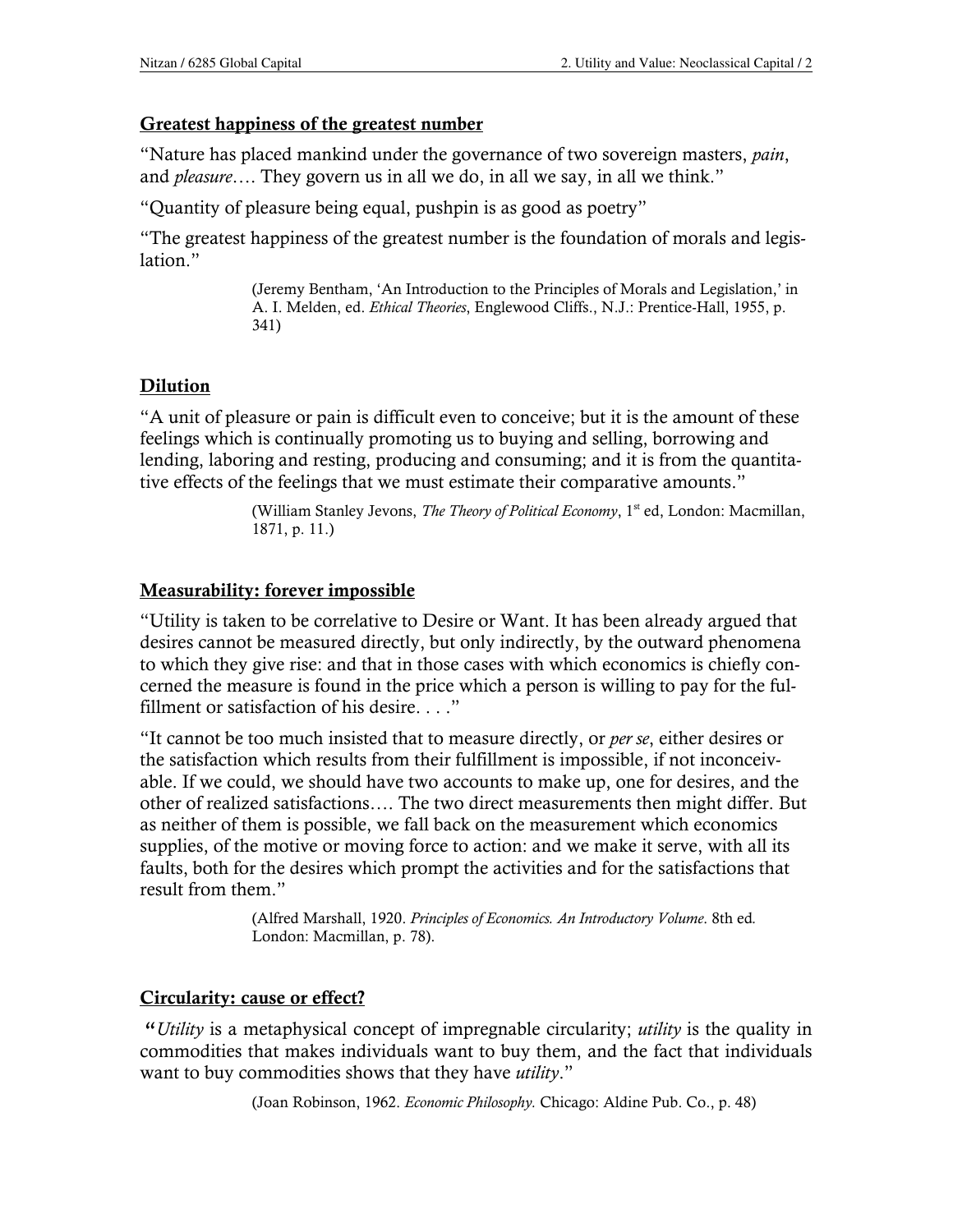# "Because" and "Despite" in the Oil Market

- "Oil prices rise as OPEC output cut nears" Robert DiNardo, John Kingston, Anita Nugraha, Margaret McQuaile. Platt's Oilgram News. New York: Mar 5, 2004. Vol. 82, Iss. 43; p. 1
- "World: Commodities Oil prices fall despite OPEC output cut" EIU Viewswire New York: Mar 31, 2004. p. n/a

 $\frac{1}{2}$ 

- "Oil prices slide in anticipation of rise in output" By Marie C. Sanchez. Wall Street Journal New York, N.Y.: Oct 30, 2000. p. 1
- "Oil prices soar despite rise in output" Toronto Star Toronto, Ont.: Sep 12, 2000. p. D3  $~\sim$   $~\sim$   $~\sim$   $~\sim$   $~\sim$   $~\sim$   $~\sim$   $~\sim$   $~\sim$   $~\sim$   $~\sim$   $~\sim$   $~\sim$   $~\sim$   $~\sim$   $~\sim$   $~\sim$   $~\sim$   $~\sim$   $~\sim$   $~\sim$   $~\sim$   $~\sim$   $~\sim$   $~\sim$   $~\sim$   $~\sim$   $~\sim$   $~\sim$   $~\sim$   $~\sim$   $~\sim$   $~\sim$   $~\sim$   $~\sim$   $~\sim$   $~\sim$
- "Oil prices fall on rising US stockpile" Roberts, Adrienne. Financial Times: Jun 28, 2001. p. 15
- "Crude markets unphased by OPEC; oil prices rise despite stock build" Octane Week Potomac: Jun 26, 2000. Vol. 15, Iss. 26, p. 1

~~~~~~~~~~~~~~~~~~~

- "OPEC agreement means oil prices likely to increase" The Gazette Montreal, Que.: Jun 29, 1987. p. B5
- " "Oil prices fall despite OPEC agreement" Mead, Gary. Financial Times London (UK):Jun 25, 1998. p. 32 ~~~~~~~~~~~~~~~~~~~
- "Oil prices soar on OPEC pact to cut output" By Michael Siconolfi. Wall Street Journal New York, N.Y.: Aug 6, 1986. p. 1
- "Oil price falls despite cut in output" Solman, Paul. Financial Times London (UK): Jun 13, 1998. p. 12  $~\sim$   $~\sim$   $~\sim$   $~\sim$   $~\sim$   $~\sim$   $~\sim$   $~\sim$   $~\sim$   $~\sim$   $~\sim$   $~\sim$   $~\sim$   $~\sim$   $~\sim$   $~\sim$   $~\sim$   $~\sim$   $~\sim$   $~\sim$   $~\sim$   $~\sim$   $~\sim$   $~\sim$   $~\sim$   $~\sim$   $~\sim$   $~\sim$   $~\sim$   $~\sim$   $~\sim$   $~\sim$   $~\sim$   $~\sim$   $~\sim$   $~\sim$   $~\sim$
- "Oil prices fall again in response to Bush's hope for Mideast accord and signs of ample supplies" Tanner, James. Wall Street Journal. New York, N.Y.: Oct 3, 1990. p. C14
- "Oil price rises despite ample supply" Calgary Herald Calgary, Alta.: Dec 8, 1995. p. C13
- ~~~~~~~~~~~~~~~~~~~
- "Oil prices rise amid reports Iraq jets attacked operations at Iran terminal" By Michael Siconolfi. Wall Street Journal New York, N.Y.: Aug 13, 1986. p. 1
- "World oil prices fall despite Iran-Iraq war" Chronicle - Herald Halifax, N.S.: Jul 7, 1984. p. 13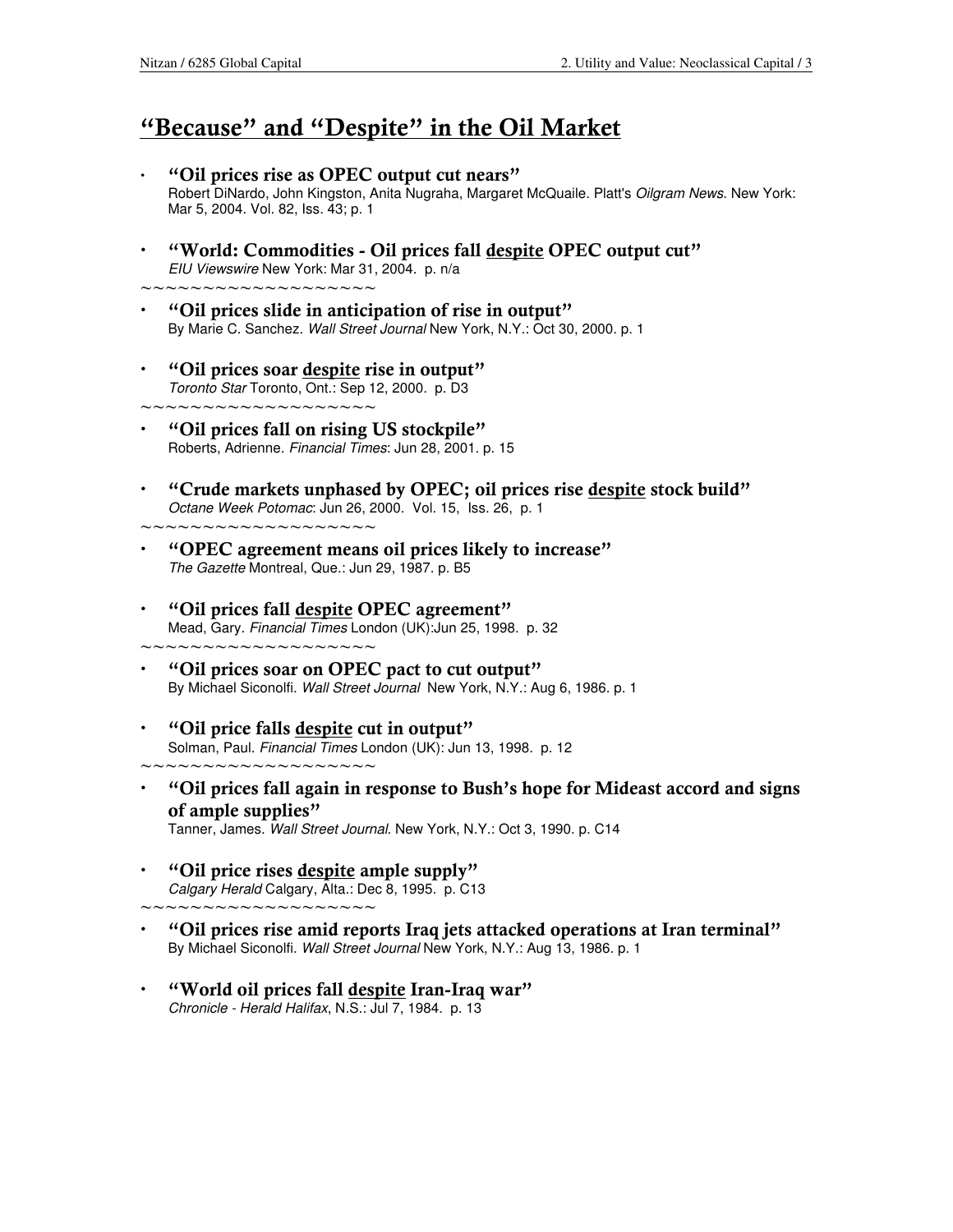

### **Non Residential Investment in the United States: Prices and Quantities**

\* 'Relative Price' is computed by deviding the price index for nonresidential investment by the price index for GDP. SOURCE: U.S. Bureau of Economic Analysis, NIPA table 1.5.3 and 1.5.4.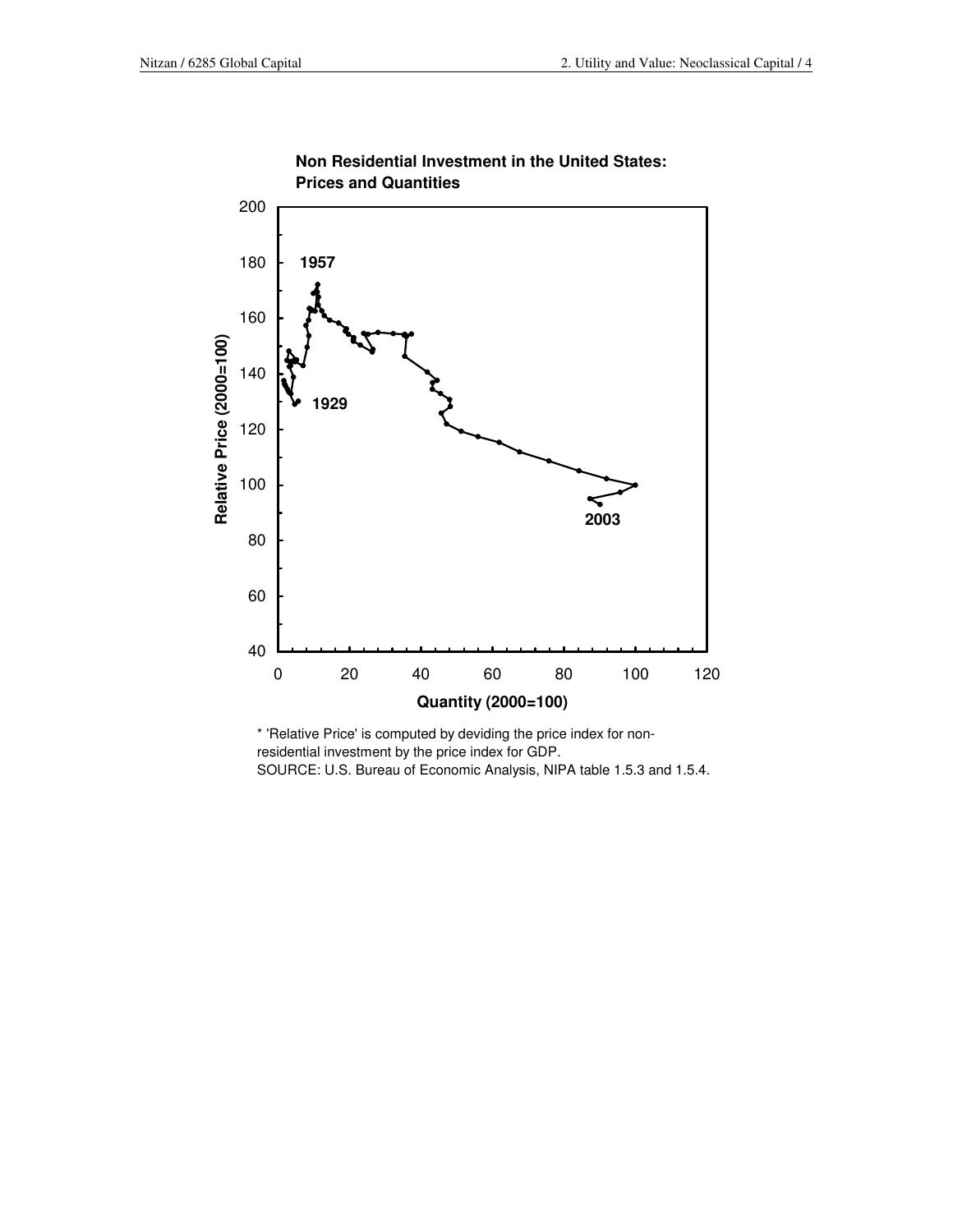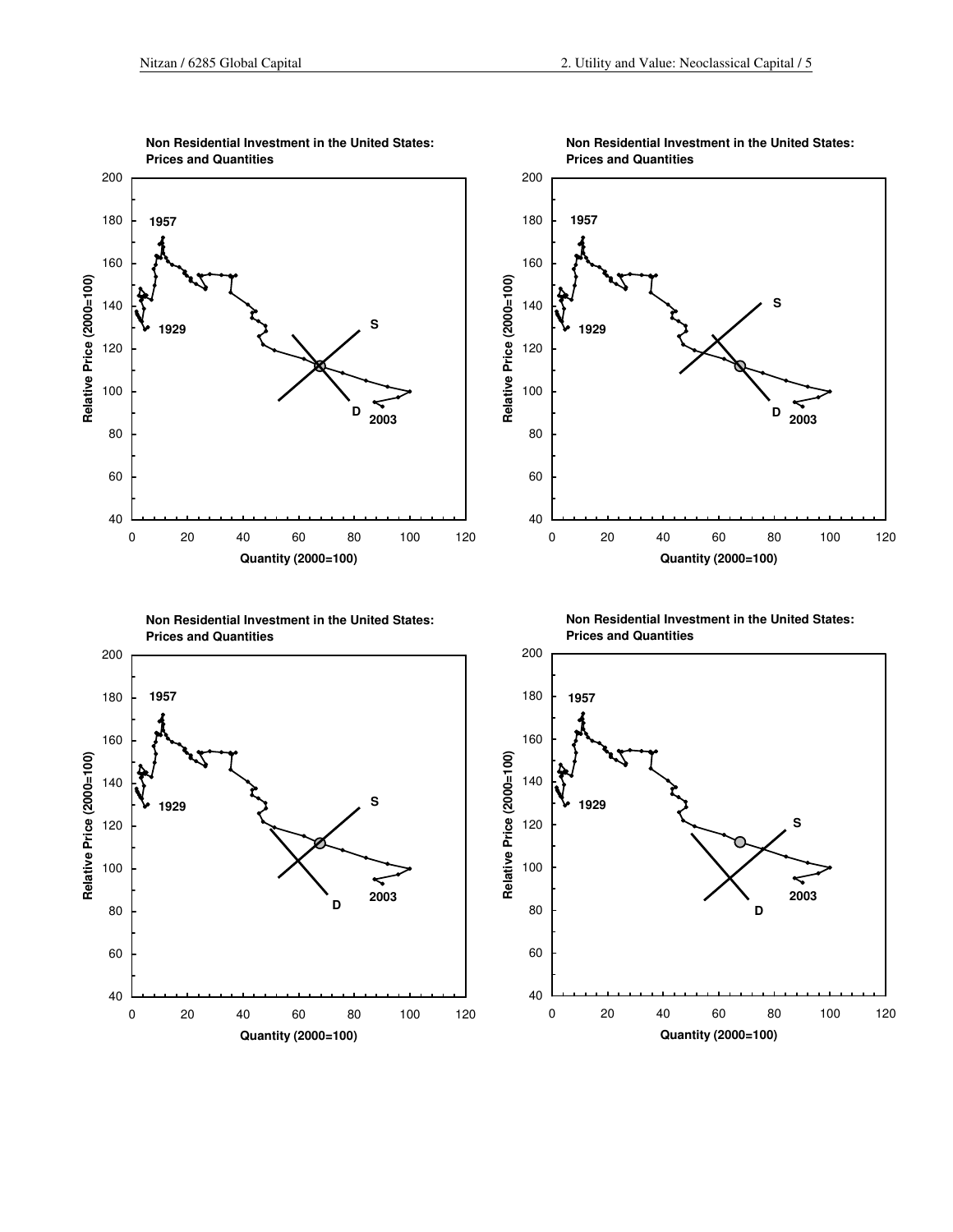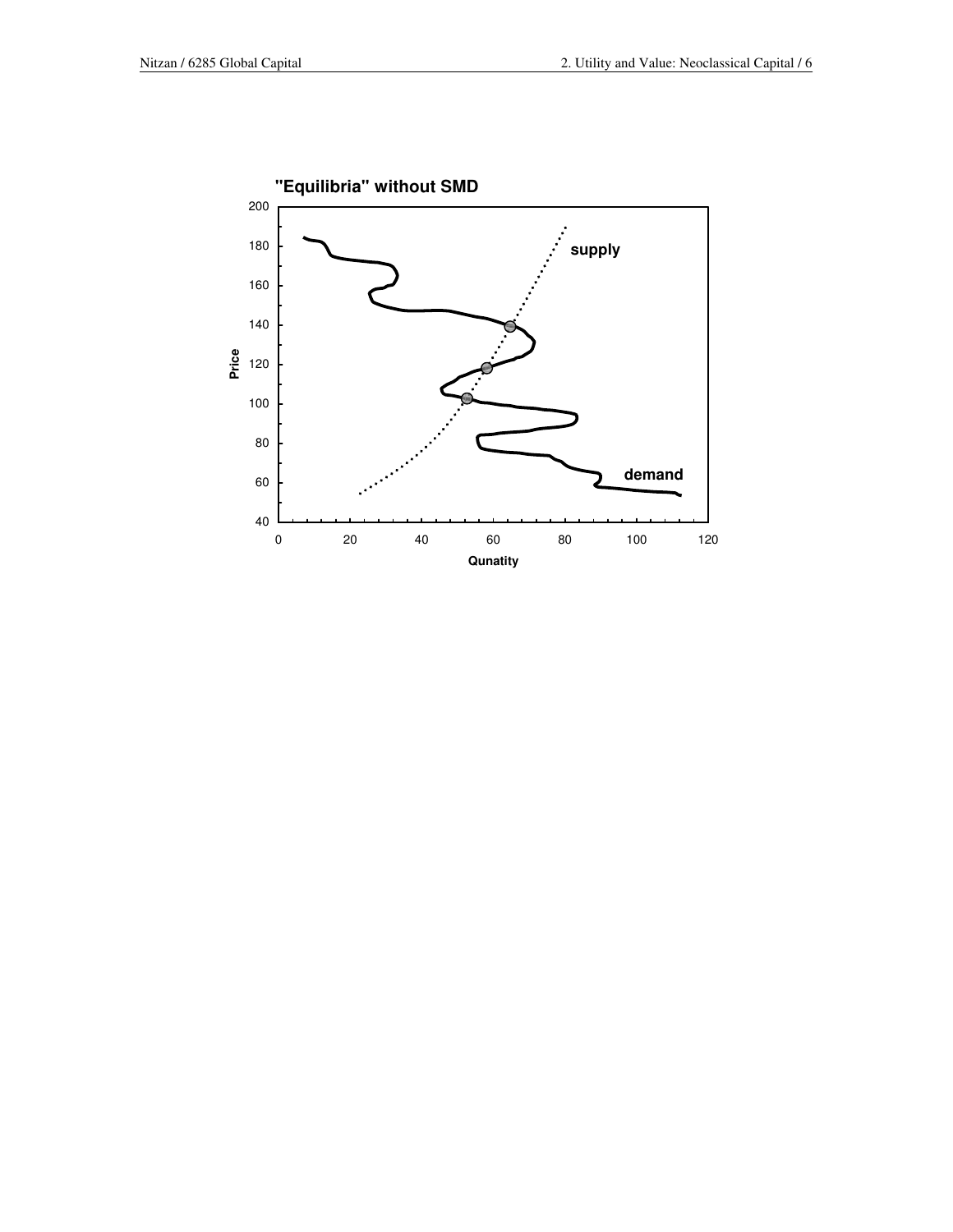# The Production Function

### $Q = F$  (Labour, Land, Capital)

- 1. Labour, land and capital are separate factors of production; they are observable and measurable, so we can say, for instance, that we have 20 units of labour, 30 of land and 50 of capital.
- 2. These factors enter a "production function," which is essentially a technical blueprint specifying how these factors interact and how much they end up producing.
- 3. Each of these factors has its own intrinsic productivity in other words, each is responsible for a definite proportion of the output.
- 4. And finally, under conditions of competition, the incomes of these factors the wages, rent and profit – are equal to their marginal contributions.

# **Discounting**

 $K = \prod / r$ 

 $$10$  mn  $\leftarrow$  \$1 mn / 0.1  $$20$  mn  $\leftarrow$  \$2 mn / 0.1  $$5 \, mn \leftarrow $1 \, mn / 0.2$$ 

## Causality?

Income  $(\Pi) \leftarrow$  output  $\leftarrow$  production  $\leftarrow$  factor inputs  $(K)$